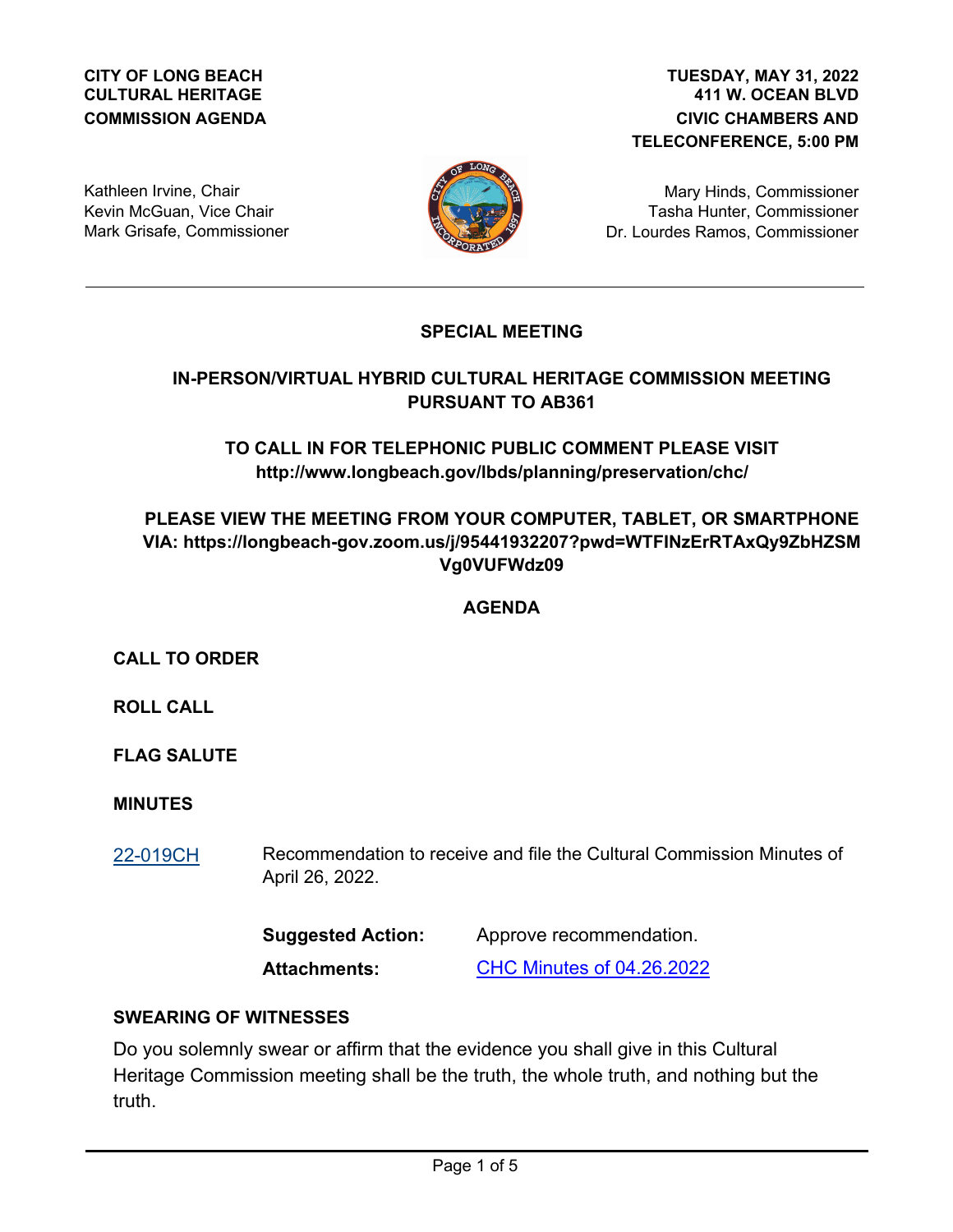#### **CITY OF LONG BEACH CULTURAL HERITAGE COMMISSION AGENDA**

#### **DIRECTOR'S REPORT**

#### **REGULAR AGENDA**

Recommendation to approve a Certificate of Appropriateness at 4125 E. 6th Street, to construct a new detached 773-square-foot, three-car garage with a 640-square-foot second floor Accessory Dwelling Unit (ADU) above, and new 170-square-foot deck. The main residence and existing one-car garage are contributors to the Belmont Heights Historic District. (District 3) 1. [22-023CH](http://longbeach.legistar.com/gateway.aspx?M=L&ID=239483)

| <b>Suggested Action:</b> | Approve recommendation.                      |
|--------------------------|----------------------------------------------|
| <b>Attachments:</b>      | <b>Staff Report</b>                          |
|                          | <b>Attachment A - Vicinity Map</b>           |
|                          | <b>Attachment B - Plans</b>                  |
|                          | <b>Attachment C - Photographs</b>            |
|                          | <b>Attachment D - Conditions of Approval</b> |
|                          | <b>Attachment E - Findings</b>               |

**[Presentation](http://longbeach.legistar.com/gateway.aspx?M=F&ID=edbafc4f-4049-44c8-a23c-04419e6d3630.pdf)**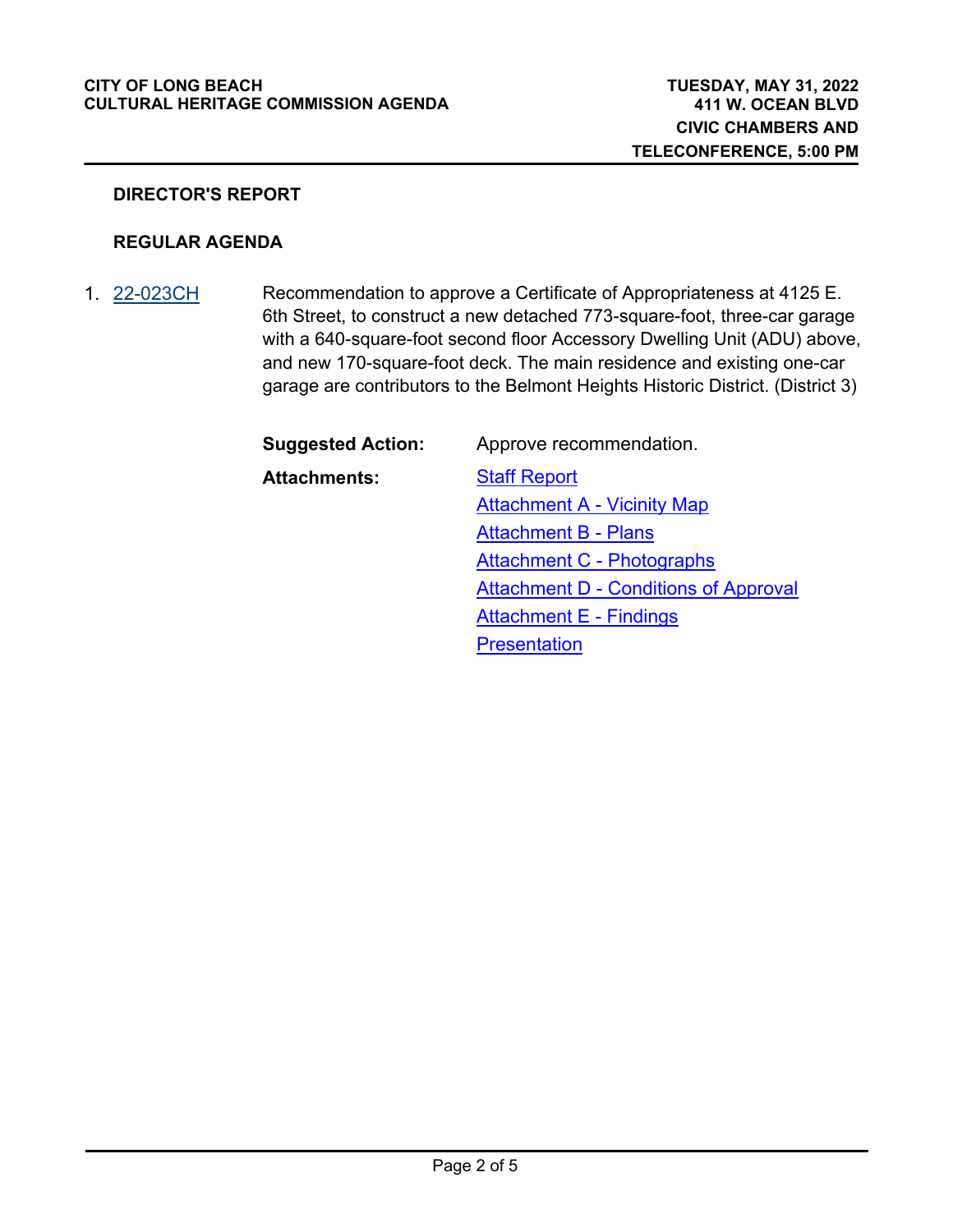Recommendation to approve a Certificate of Appropriateness to adaptively reuse a locally designated historic landmark (Bank of Belmont Shore), as a restaurant and office space (from commercial mercantile and office.) Located at 5354 East 2nd Street, in the Neighborhood Pedestrian (CNP) Zoning District, the project scope proposes removal of non-original storefronts, restoration of iron grilles and openings at the corner tower element, addition of fabric awnings, construction of a detached patio structure, installation of new mechanical equipment, and completion of associated Title 24 and life and safety upgrades to support the change of use. (District 3) 2. [22-020CH](http://longbeach.legistar.com/gateway.aspx?M=L&ID=239480)

| <b>Suggested Action:</b> | Approve recommendation.                             |
|--------------------------|-----------------------------------------------------|
| <b>Attachments:</b>      | <b>Staff Report</b>                                 |
|                          | <b>Attachment A - Vicinity Map</b>                  |
|                          | <b>Attachment B - Department of Parks and Recre</b> |
|                          | <b>Attachment C - Historic Plans</b>                |
|                          | <b>Attachment D - Site Photographs</b>              |
|                          | Attachment E - Landmark Ordinance (Ord. C-7         |
|                          | <b>Attachment F - Project Plans</b>                 |
|                          | <b>Attachment G - Conditions of Approval</b>        |
|                          | <b>Attachment H - Findings</b>                      |
|                          | <b>Public Comment</b>                               |
|                          | <b>Public Comment (2)</b>                           |
|                          | <b>Public Comment (3)</b>                           |
|                          | <b>Public Comment (4)</b>                           |
|                          | <b>Public Comment (5)</b>                           |
|                          | <b>Public Comment (6)</b>                           |
|                          | <b>Additional Public Comment</b>                    |
|                          | <b>Presentation</b>                                 |
|                          | <b>Additional Public Comment (2)</b>                |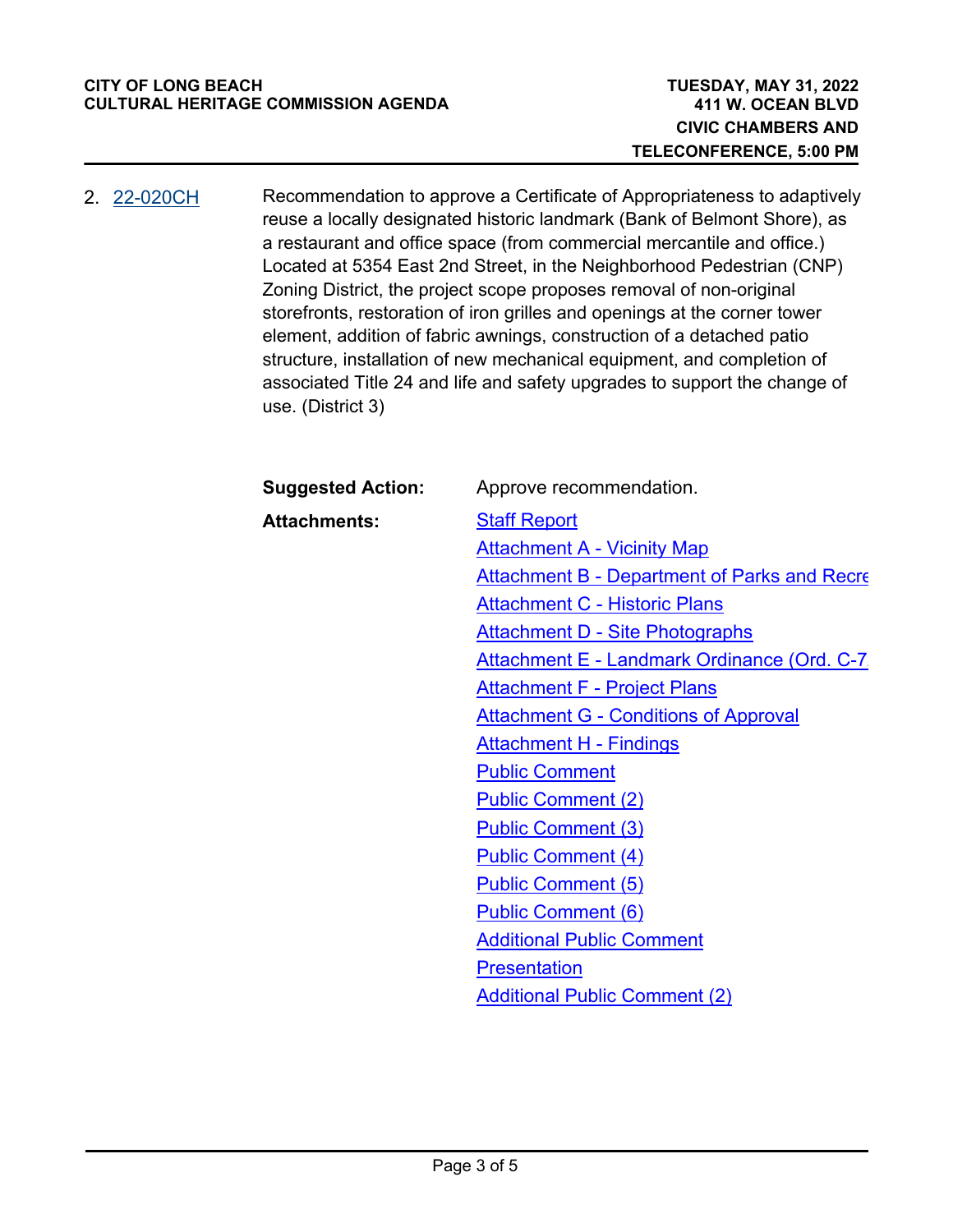Recommendation to approve a Certificate of Appropriateness for the conversion of an addition to a detached one-story 336-square-foot one-car garage, with attached 126-square-foot storage room into a detached 800-square-foot accessory dwelling unit (ADU). The project located at 3325 E. 4th Street, includes a 23-square-foot demolition of the garage, a 361-square-foot addition, a new 82-square-foot entry deck and new 303-square-foot rear/side deck area. The existing primary residence and one-car garage are contributing structures to the Rose Park South Historic District. (District 2) 3. [22-022CH](http://longbeach.legistar.com/gateway.aspx?M=L&ID=239482)

| <b>Suggested Action:</b> | Approve recommendation.                      |
|--------------------------|----------------------------------------------|
| <b>Attachments:</b>      | <b>Staff Report</b>                          |
|                          | <b>Attachment A - Vicinity Map</b>           |
|                          | <b>Attachment B - Plans</b>                  |
|                          | <b>Attachment C - Photographs</b>            |
|                          | <b>Attachment D - Conditions of Approval</b> |
|                          | <b>Attachment E - Findings</b>               |
|                          | <b>Presentation</b>                          |
|                          | <b>Additional Public Comment</b>             |

Recommendation to receive and file the 2020-2021 Certified Local Government (CLG) Annual Report. (Citywide) 4. [22-024CH](http://longbeach.legistar.com/gateway.aspx?M=L&ID=239484)

| <b>Suggested Action:</b> | Receive and file.        |
|--------------------------|--------------------------|
| Attachments:             | <b>CLG Annual Report</b> |

**PUBLIC PARTICIPATION: Members of the public are invited to address the Cultural Heritage Commission on items of interest to the public within the Commission's jurisdiction. Each speaker will be limited to three minutes unless that time is extended by the Chair.**

**COMMENTS FROM CULTURAL HERITAGE COMMISSION**

**ADJOURNMENT**